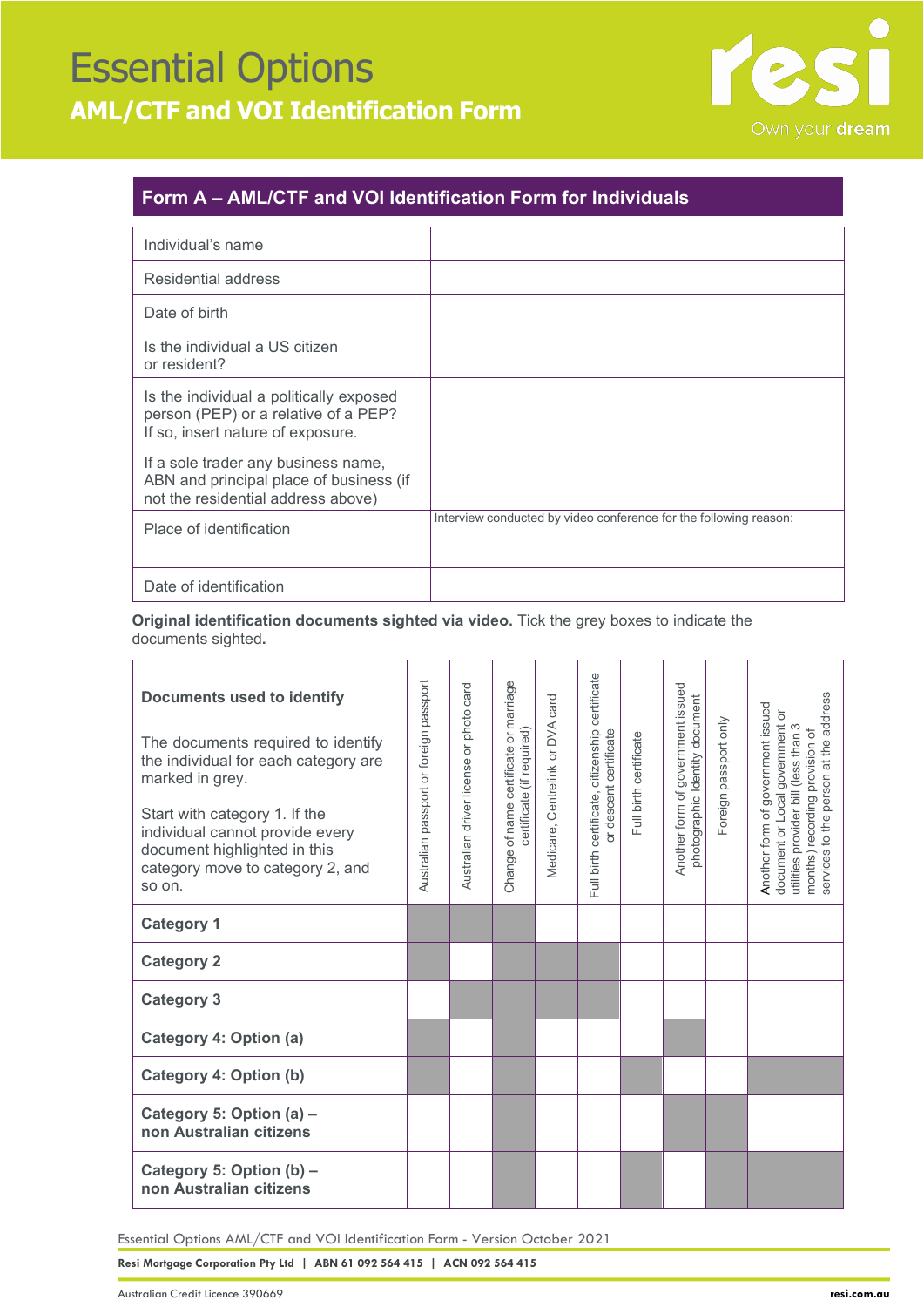

The Identifier certifies as follows.

- 1. This identification relates to the Individual named above.
- 2. The identification was carried out on the date above via video conference.
- 3. The identification documents listed above were reviewed by me prior to the video conference and appear to be genuine originals. I have attached copies of these documents.
- 4. The person being identified appears to have similar facial characteristics to the person in the photographs included in the identity documents referred to above (if any).

The Individual's name, and either date of birth or address matches the information shown in the identification documents

Signed:

Identifier

| Identifier's full name     |  |
|----------------------------|--|
| Identifier's address       |  |
| Identifier's occupation    |  |
| Identifier's email address |  |
| Identifier's phone number  |  |

### **Instructions on use of this form.**

- 1. A separate form should be completed for each individual (natural person). See Form B for companies and trusts.
- 2. Copies of the identification documents should be certified as follows. '*I certify that this copy is a complete and accurate copy of the original seen by me'*. [add for documents with photographs] '*The photograph is a true likeness of the person seen by me'.*
- 3. All documents produced must be current except that an expired Australian Passport which has not been cancelled and was current within the preceding two years is acceptable.
- 4. If the mortgage will be signed by attorney(s), VOI the attorney(s).

Essential Options AML/CTF and VOI Identification Form - Version October 2021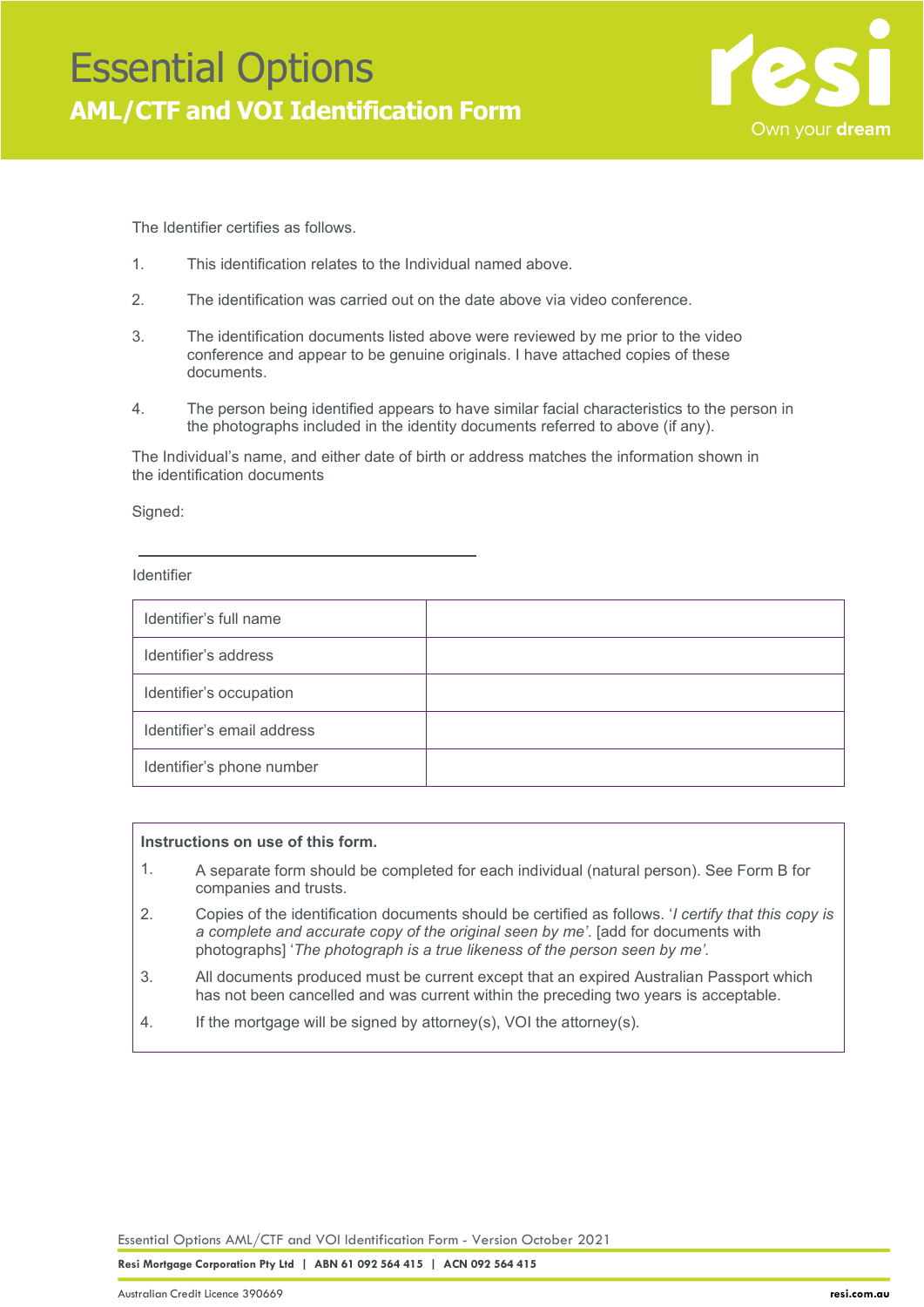

### **Form B – Companies, Trusts**

#### **CUSTOMER NAME**

| Company<br>(Pty and Ltd) |                                                                                                                                                                    | Complete this form for the company plus Form A for each individual who:<br>will sign a mortgage by the company over real estate;<br><b>ultimately</b> owns 25% or more of the company, or<br>controls the company; or<br>will be an account signatory. |  |
|--------------------------|--------------------------------------------------------------------------------------------------------------------------------------------------------------------|--------------------------------------------------------------------------------------------------------------------------------------------------------------------------------------------------------------------------------------------------------|--|
| <b>Trust</b>             | Complete this form for the trust <b>plus</b> the company section of this form if the<br>trustee is a company plus Form A for each individual who:<br>is a trustee; |                                                                                                                                                                                                                                                        |  |
|                          |                                                                                                                                                                    | is intending to sign a mortgage by the trustee over real<br>estate;<br><b>ultimately</b> owns 25% or more of the trust;<br>controls the trust; or                                                                                                      |  |
|                          |                                                                                                                                                                    | will be an account signatory.                                                                                                                                                                                                                          |  |

| <b>COMPANIES</b>                                                                                          |  |
|-----------------------------------------------------------------------------------------------------------|--|
| <b>Company name and ACN</b>                                                                               |  |
| <b>Registered office in Australia</b>                                                                     |  |
| <b>Principal place of business in Australia</b>                                                           |  |
| Names of all directors of the company (Pty)<br>Ltd only)                                                  |  |
| Name and residential address of <i>ultimate</i><br>beneficial owners owning 25% of more of the<br>company |  |
| Name and residential address of any<br>individual having control of the company                           |  |

Essential Options AML/CTF and VOI Identification Form - Version October 2021